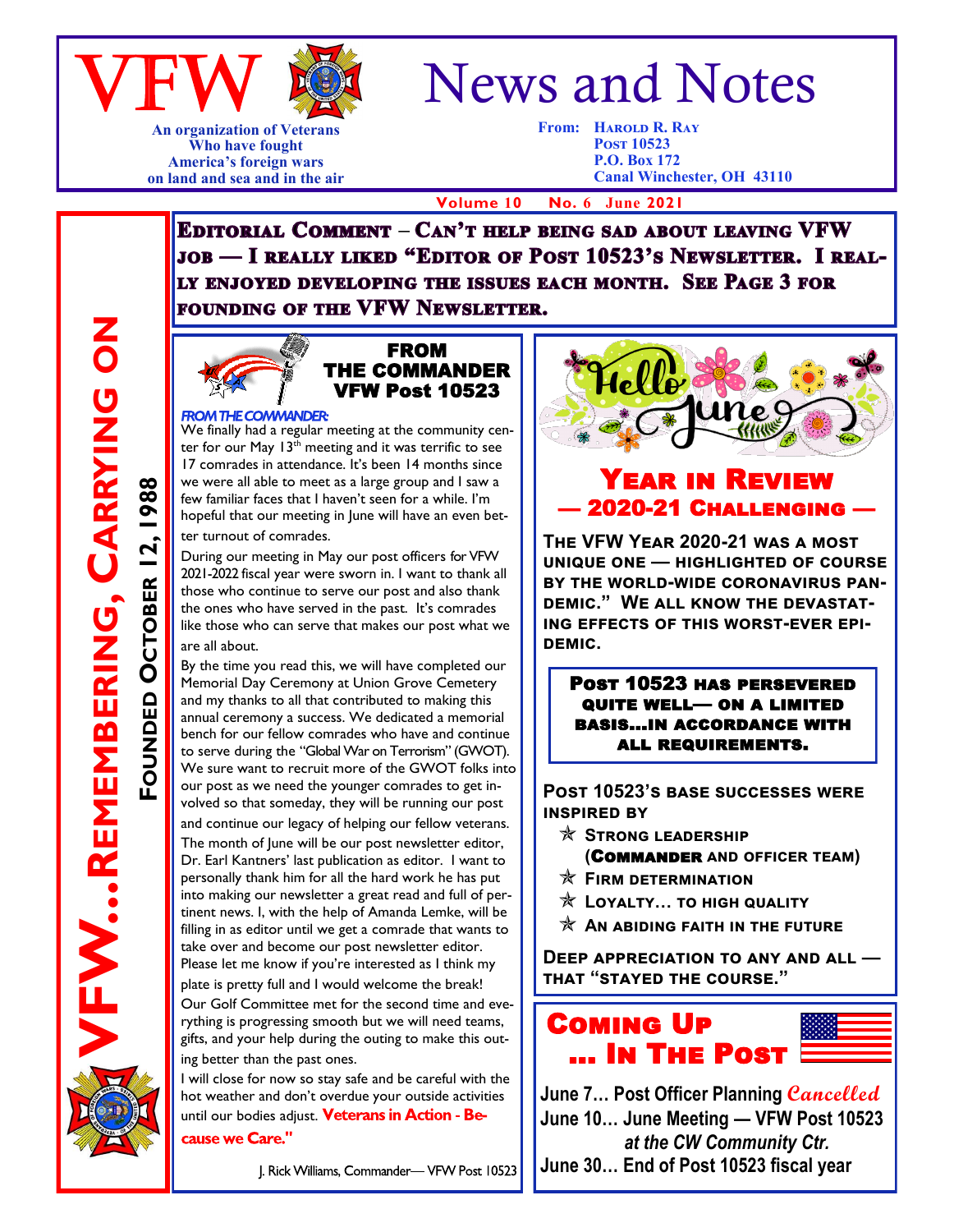#### **Page 2 NEWS & NOTES More VFW News**





### JULY 1,2021 - JUNE 30,2022

| <b>OFFICE</b>        | <b>OFFICERS</b>       | <b>ASSISTANTS</b>      |
|----------------------|-----------------------|------------------------|
| <b>COMMANDER</b>     | <b>RICK WILLIAMS</b>  |                        |
| <b>SENIOR VICE</b>   | <b>BOB TAYLOR</b>     |                        |
| <b>QUARTERMASTER</b> | <b>BOB VANCE</b>      |                        |
| <b>ADJUTANT</b>      | <b>TOM RICHARDS</b>   |                        |
| <b>ADVOCATE</b>      | <b>RICK COMPTON</b>   |                        |
| <b>CHAPLIN</b>       | <b>CLIFF SMITH</b>    | <b>LEE GIFFORD</b>     |
| <b>SURGEON</b>       | <b>GERRY GARBE</b>    | <b>NAT DANA</b>        |
| OFFICER/DAY          | <b>ELIE WALLER</b>    | <b>ANDY MINNETTE</b>   |
| <b>SVC OFFICER</b>   | <b>BRUCE CENESKIE</b> |                        |
| <b>POST GUARD</b>    | <b>JEFF WRIGHT</b>    | <b>BLAKE FIRESTONE</b> |
| <b>TRUSTEE (1)</b>   | <b>RICH HOLTER</b>    |                        |
| <b>TRUSTEE (2)</b>   | <b>GREG ISETT</b>     |                        |
| <b>TRUSTEE (3)</b>   | <b>ED MORAST</b>      |                        |

### Memorial Day — Remembering the fallen



**The traditional Canal Winchester** 

**Memorial Day Ceremonies were held on Monday, May 31 (Official Memorial Day). This loyal community event was sponsored by VFW Post 10523, Commander J. Rick Williams presiding.**

With Covid-19 restrictions eased, attendance was the largest ever, — due to loyal CW and area crowd who cared… to remember and honor our fallen veterans, who gave their all — their very lives for our country… for each of us!!

BACK TO… THE COMMUNITY CENTER We want to stress the June 10 (this Thursday) VFW Post Meeting will be held in the CW Community Center. "BACK TO BUSINESS!"

**Be sure to join us!!**





• **Prior to the meeting, an Honor Quilt was presented to Amanda Lemke, famed typist, for her truly outstanding typing of our VFW newsletters over the years!!**

May

- **The May 2021 Meeting of VFW Post 10523 was called to order at 7:30 P.M. by Commander Williams.**
- **Discussion — this is the 100th anniversary of — the Tomb of the Unknown Soldier"**
- New Recruit for 10523-
- $\star$  Charles Sanders, U.S. Navy Veteran
- **Annual VFW golf Classic discussion by Chairperson Rich Holter. Plans developing well!! Official date for 2021— Sunday afternoon, September 12. Tee-off at 1:00 pm sharp!**
- **The Ohio flags of Honor — Outstanding traveling display of memorial tributes of our fallen comrades will be on display July 2 through July 5.**
- **The meeting was adjourned at 8:30 p.m.**

Attendance — 19 June Goal— Our standard 25!!